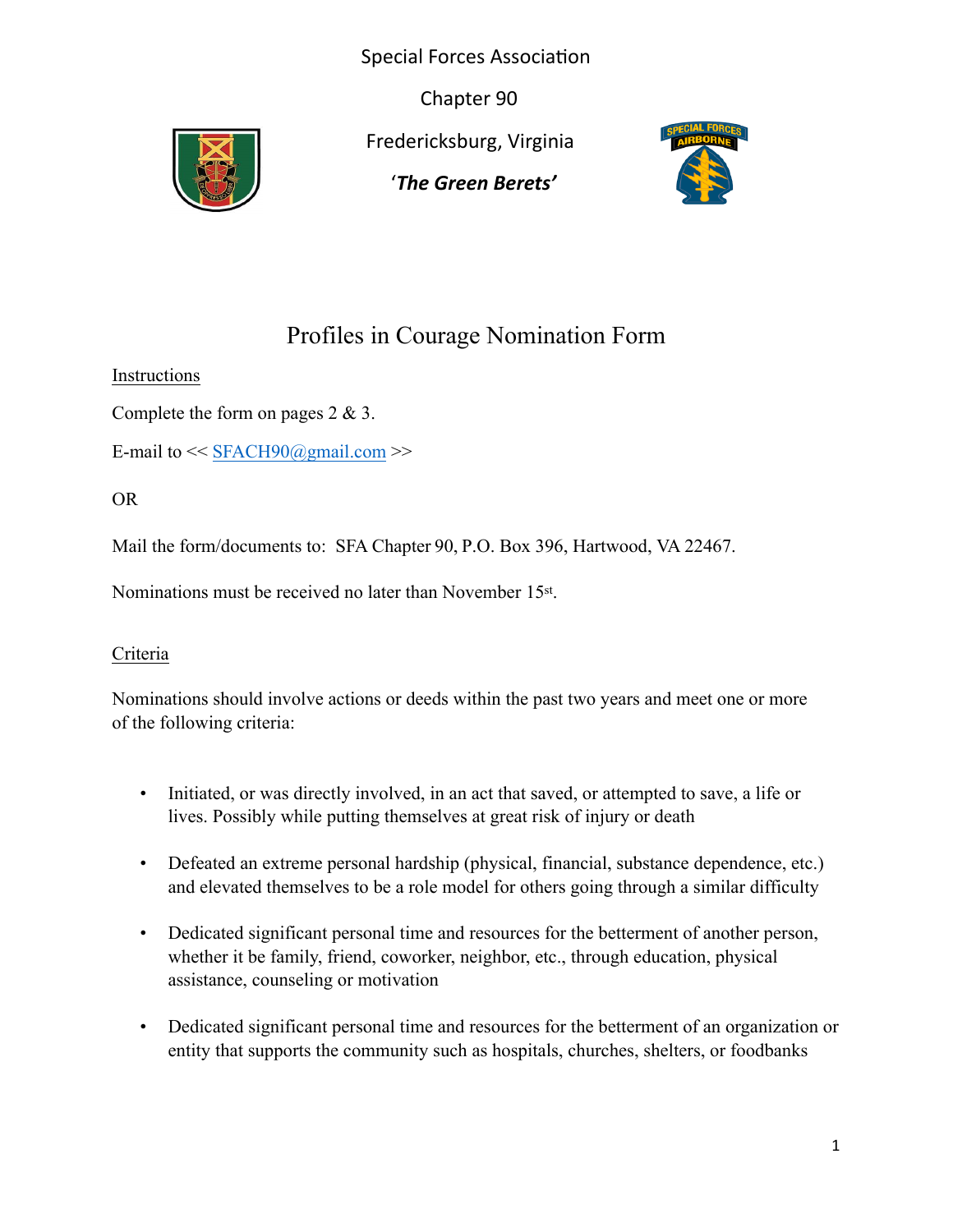- Volunteered as a caretaker for an individual suffering a terminal or debilitating illness to provide comfort and support, and improve quality of life
- Other……

**Eligibility** 

- May not self-nominate ..... but can nominate family members
- You must have firsthand knowledge of the act or event
- The event must be able to be corroborated by at least one adult witness
- The nominee shall not have been previously recognized by another organization for the same act or deed unless that organization is the primary employer, e.g. a Stafford County firefighter being recognized by Stafford County Fire and Rescue for a heroic act
- Nominee must be a resident of, or employed in, the central Virginia Rappahannock region that includes King George, Orange, Culpeper, Spotsylvania, Caroline, Fauquier, and Stafford counties and all cities located within
- Nominees can be any age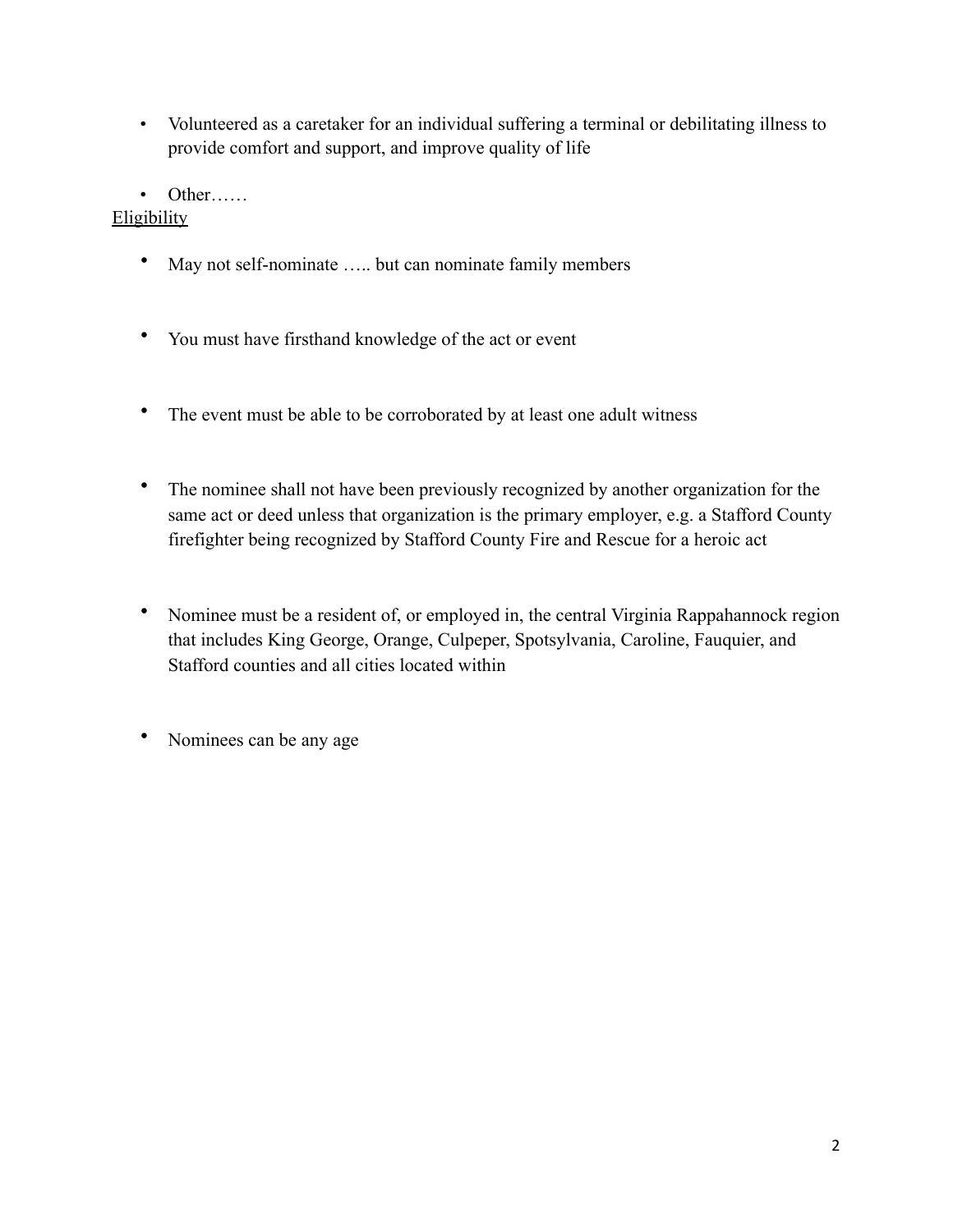## Nominee (If multiple nominees use a separate form for each)

| Name (Last, First MI)                   | Contact phone number              |                                            |
|-----------------------------------------|-----------------------------------|--------------------------------------------|
| Street Address (Include City or County) |                                   |                                            |
| Date(s) of Act or Service               | Address or Location of Occurrence |                                            |
| <b>Category of Act or Service</b>       |                                   |                                            |
| Heroism/Bravery                         | Volunteerism                      | <b>Personal Success</b>                    |
| <b>Community Service</b>                | Mentorship                        | Other: (Describe)                          |
| <b>NOMINATOR Name (Last, First MI)</b>  |                                   | Position or Job Title                      |
| Address (Include City or County)        |                                   |                                            |
| Relationship to Nominee                 |                                   | Contact Information (Telephone and e-mail) |
| WITNESS Name (Last, First MI)           |                                   | Position or Job Title                      |
| Address (Include City or County)        |                                   |                                            |
| Relationship to Nominee                 |                                   | Contact Information (Telephone and e-mail) |

3